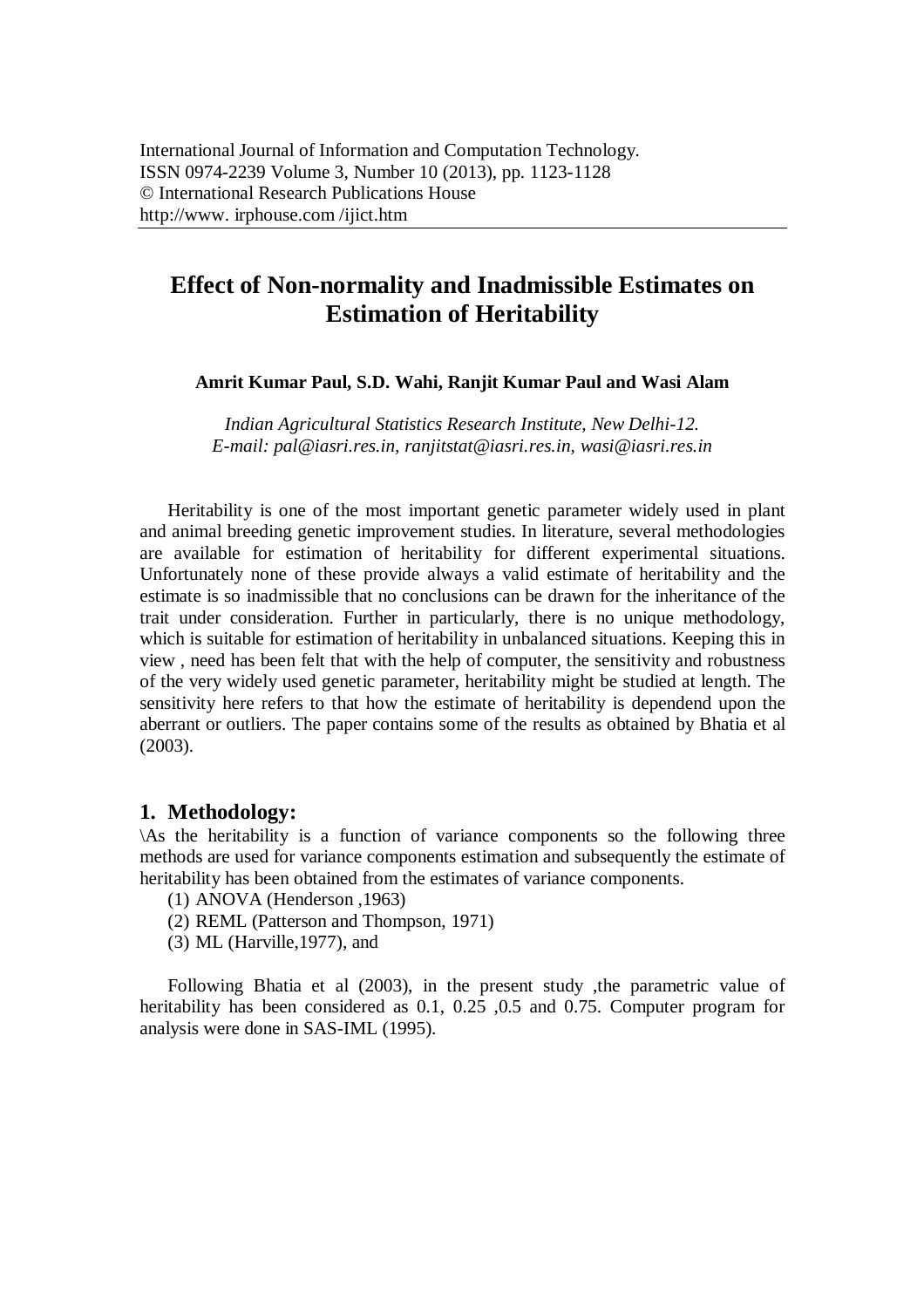### **2. Effect of inadmissible estimates**

In order to gain information about the effect of inclusion of inadmissible estimates of heritability, different data sets were simulated with various parametric values. Different samples were generated for different parametric values of heritability and for these samples estimates of additive variance components were obtained by using ANOVA, ML and REML methods. and subsequently the estimates of the heritability were worked out. The results for both balanced and unbalanced situation with inclusion and rejection of inadmissible estimates of  $h^2$  are given in the Table 1. It is seen from this table that for both balanced and unbalanced situation, the results obtained are more or less similar for the cases of inclusion and rejection of inadmissible estimates of heritability. Since the occurrence of inadmissible estimates is due to inherent biology of the experimental material and the layout of the design, it is, therefore, not desirable to discard these type of estimates but in fact they must be included in arriving at the final estimate. Non-inclusion will certainly violate the statistical assumption and will also induce a bias in the estimate of heritability. Because of this reason, it is concluded that in the further analysis of the data, the discarding of the inadmissible estimates should not be carried out.

#### **3. Effect of non normality and mixture of two populations:**

For the methods of ML and REML, we generally assume that the records along with other effects are distributed normally but this assumption may not hold true always and the resultant distribution of the observations may be non-normal. Keeping this in mind, various non-normal populations were simulated by mixing two populations with the different proportions and having different parameters. The resulting mixture population may thus be non-normal and these were simulated for both the situation of zero location and non-zero location parameters. Here also, initially the effect of inclusion and discarding of the inadmissible estimates were examined and the results are presented in Table No. 2. From the Table 2 it is once again reiterated that estimates are more close to true parametric values( weighted average) and one should consider the final estimate by including all the estimates whether admissible or inadmissible. Though the resultant populations are non-normal so strictly theoretically speaking REML and ML are not applicable but just to get inside , the empirical estimates have been obtained. For studying the role of location parameter also, two populations with different location as well as other parameters were mixed in different proportions and resultant non-normal populations were simulated and the results thus obtained are presented in Table No. 3. From the Table 3 it is seen that in none of the case, the estimate is close to the parametric value, which thus advocates that the methodology for the mixture of the two populations need to be re-examined.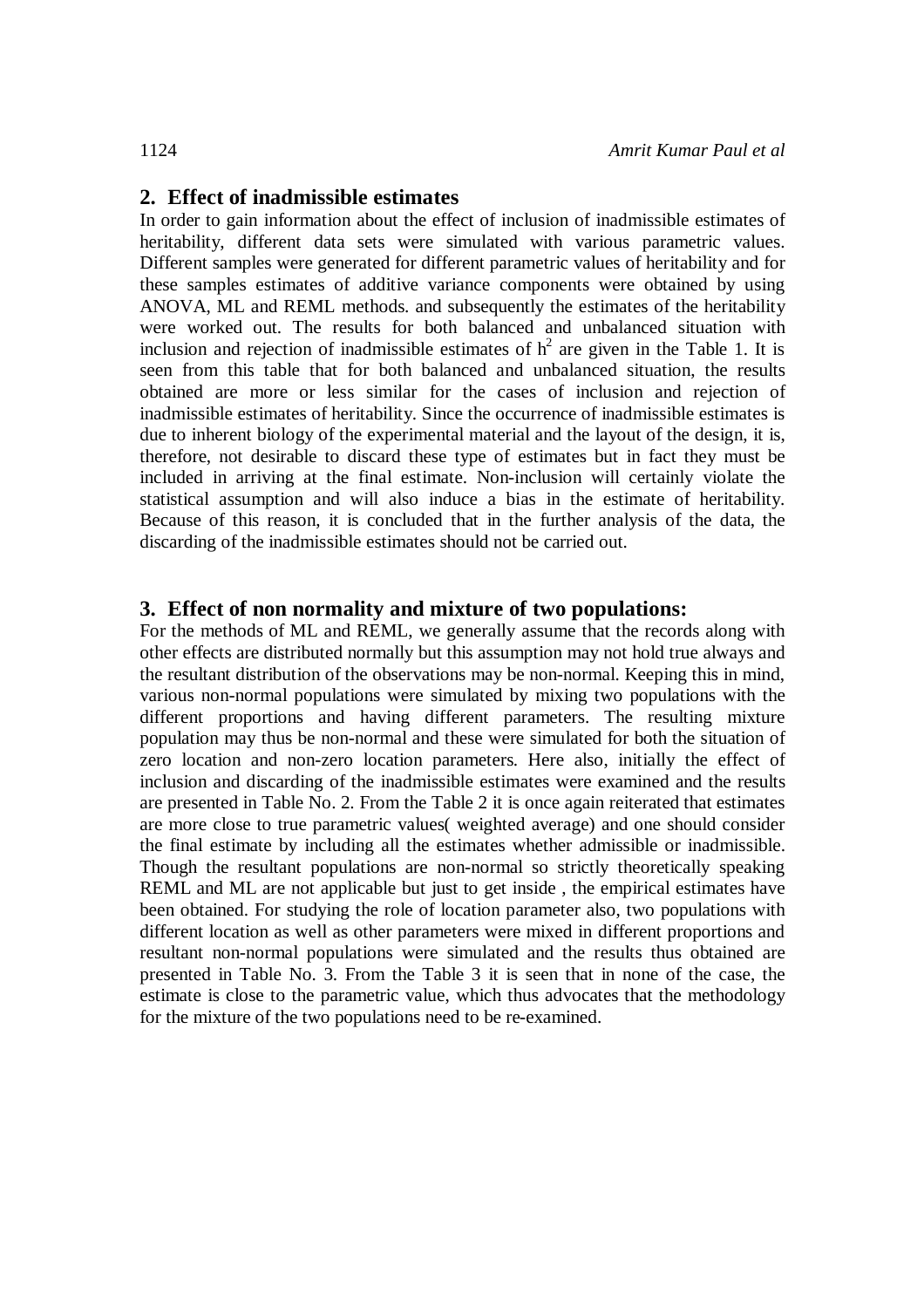| Situation       | Parametric Value | Methods      | With inadmissible estimates |
|-----------------|------------------|--------------|-----------------------------|
| <b>Balanced</b> | 0.1              | <b>ANOVA</b> | 0.0750(0.1665)              |
|                 |                  | <b>REML</b>  | 0.1099(0.1665)              |
|                 |                  | ML           | 0.0878(0.1488)              |
|                 | 0.25             | <b>ANOVA</b> | 0.2201(0.2509)              |
|                 |                  | <b>REML</b>  | 0.2347(0.2729)              |
|                 |                  | ML           | 0.2011(0.2483)              |
|                 | 0.50             | <b>ANOVA</b> | 0.4638(0.4876)              |
|                 |                  | <b>REML</b>  | 0.4681(0.4876)              |
|                 |                  | ML           | 0.4217(0.4486)              |
|                 | 0.75             | <b>ANOVA</b> | 0.7077(0.7156)              |
|                 |                  | <b>REML</b>  | 0.7085(0.7156)              |
|                 |                  | ML           | 0.6525(0.6658)              |
| Unbalanced      | 0.1              | <b>ANOVA</b> | 0.0795(0.1661)              |
|                 |                  | <b>REML</b>  | 0.1192(0.1661)              |
|                 |                  | ML           | 0.0879(0.1418)              |
|                 | 0.25             | <b>ANOVA</b> | 0.2356(0.2873)              |
|                 |                  | <b>REML</b>  | 0.2468(0.2773)              |
|                 |                  | ML           | 0.2102(0.2532)              |
|                 | 0.50             | <b>ANOVA</b> | 0.4809(0.5070)              |
|                 |                  | <b>REML</b>  | 0.4900(0.5051)              |
|                 |                  | ML           | 0.4392(0.4623)              |
|                 | 0.75             | <b>ANOVA</b> | 0.7340(0.7471)              |
|                 |                  | <b>REML</b>  | 0.7349(0.7348)              |
|                 |                  | ML           | 0.6749(0.6817)              |

**Table 1**: Estimates of heritability obtained by methods in balanced and unbalanced situations.

\*Figures in the brackets indicate estimates of heritability obtained only for the case of admissible estimates.

## **Table 2**: Estimates of heritability obtained by different methods from contaminated populations.

| Proportion of | Parametric | Weighted | Methods      | With Inadmissible |
|---------------|------------|----------|--------------|-------------------|
| Contamination | Values     | Average  |              | Estimates         |
| 0.8, 0.2      | 0.1, 0.75  | 0.23     | <b>ANOVA</b> | 0.1519(0.2243)    |
|               |            |          | <b>REML</b>  | 0.1797(0.2174)    |
|               |            |          | ML           | 0.1507(0.2093)    |
|               | 0.1, 0.5   | 0.18     | <b>ANOVA</b> | 0.1304(0.1136)    |
|               |            |          | <b>REML</b>  | 0.1549(0.2093)    |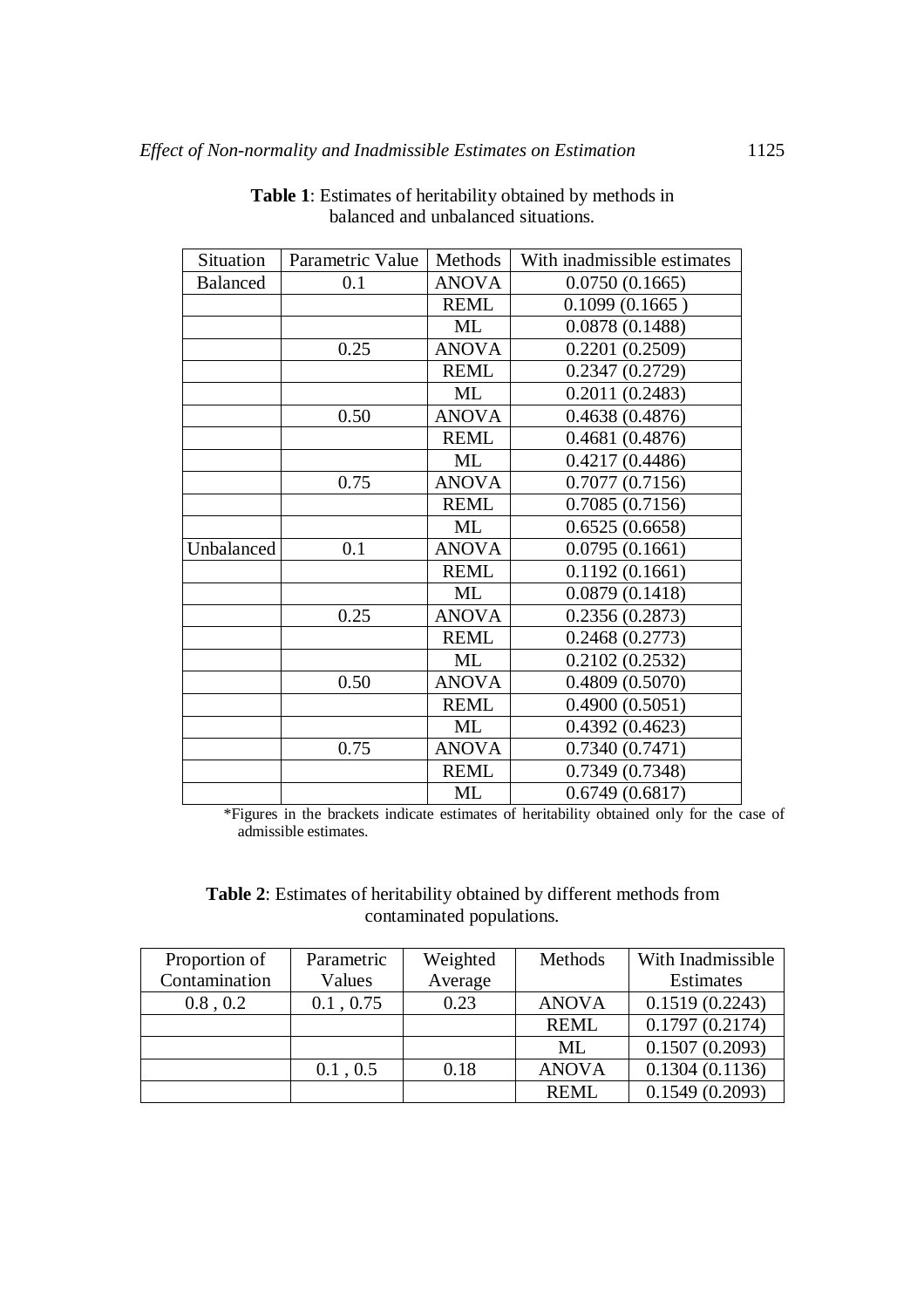|          |            |      | <b>ML</b>    | 0.1278(0.1853) |
|----------|------------|------|--------------|----------------|
|          | 0.25, 0.1  | 0.22 | <b>ANOVA</b> | 0.1866(0.2523) |
|          |            |      | <b>REML</b>  | 0.2046(0.2589) |
|          |            |      | ML           | 0.1735(0.2256) |
|          | 0.25, 0.5  | 0.30 | <b>ANOVA</b> | 0.2626(0.3049) |
|          |            |      | <b>REML</b>  | 0.2745(0.3049) |
|          |            |      | ML           | 0.2377(0.2764) |
|          | 0.25, 0.75 | 0.35 | <b>ANOVA</b> | 0.2996(0.3401) |
|          |            |      | <b>REML</b>  | 0.3095(0.3401) |
|          |            |      | ML           | 0.2707(0.3042) |
|          | 0.50, 0.75 | 0.55 | <b>ANOVA</b> | 0.5091(0.5282) |
|          |            |      | <b>REML</b>  | 0.5124(0.5282) |
|          |            |      | ML           | 0.4639(0.4883) |
| 0.8, 0.2 | 0.75, 0.1  | 0.62 | <b>ANOVA</b> | 0.5468(0.5665) |
|          |            |      | <b>REML</b>  | 0.5495(0.5665) |
|          |            |      | <b>ML</b>    | 0.4995(0.5203) |
|          | 0.5, 0.1   | 0.42 | <b>ANOVA</b> | 0.3672(0.3984) |
|          |            |      | <b>REML</b>  | 0.3745(0.3984) |
|          |            |      | <b>ML</b>    | 0.3323(0.3652) |
|          | 0.1, 0.25  | 0.13 | <b>ANOVA</b> | 0.0989(0.1777) |
|          |            |      | <b>REML</b>  | 0.1287(0.1777) |
|          |            |      | ML           | 0.1043(0.1630) |
|          | 0.5, 0.25  | 0.45 | <b>ANOVA</b> | 0.4106(0.4383) |
|          |            |      | <b>REML</b>  | 0.4173(0.4383) |
|          |            |      | ML           | 0.3722(0.4002) |
|          | 0.75, 0.25 | 0.65 | <b>ANOVA</b> | 0.5969(0.6171) |
|          |            |      | <b>REML</b>  | 0.5989(0.6171) |
|          |            |      | ML           | 0.5467(0.5636) |
|          | 0.75, 0.50 | 0.70 | <b>ANOVA</b> | 0.6573(0.6719) |
|          |            |      | <b>REML</b>  | 0.6584(0.6719) |
|          |            |      | ML           | 0.6042(0.6165) |

\*Figures in the brackets indicate estimates of heritability obtained only for the case of admissible estimates.

**Table 3**: Effect of contaminated population on the estimates of heritability with mixture of two populations with heritability 0.10 and 0.25 having different proportion of contamination and with different location parametric value.

| Proportion of Parametric Weighted Location A. |  |  | Methods | With             |
|-----------------------------------------------|--|--|---------|------------------|
| Contamination   Values   Average   parameters |  |  |         | Inadmissible     |
|                                               |  |  |         | <b>Estimates</b> |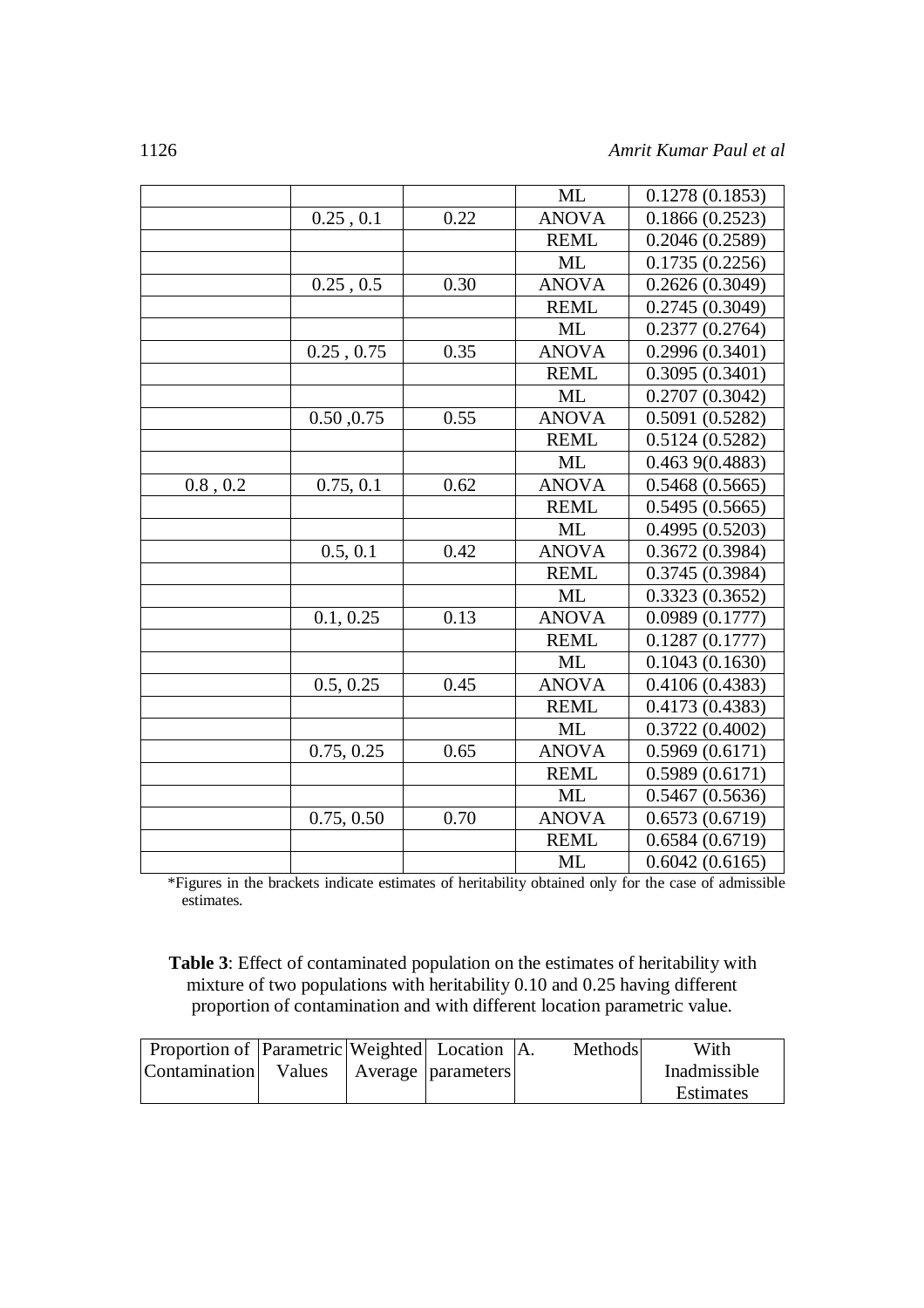| 0.8, 0.2      | 0.10, 0.25 | 0.22 | 0, 10 | <b>ANOVA</b> | 0.0040(0.1437)    |
|---------------|------------|------|-------|--------------|-------------------|
|               |            |      |       | <b>REML</b>  | 0.0661(0.1467)    |
|               |            |      |       | ML           | 0.0516(0.1341)    |
| 0.8, 0.2      | 0.10, 0.25 | 0.22 | 10, 0 | <b>ANOVA</b> | $-0.0097(0.1320)$ |
|               |            |      |       | <b>REML</b>  | 0.0594(0.1320)    |
|               |            |      |       | ML           | 0.0453(0.1191)    |
| 0.2, 0.8      | 0.10, 0.25 | 0.22 | 0, 10 | <b>ANOVA</b> | 0.0093(0.1451)    |
|               |            |      |       | <b>REML</b>  | 0.0683(0.1452)    |
|               |            |      |       | ML           | 0.0534(0.1302)    |
| $0.2$ , $0.8$ | 0.10, 0.25 | 0.22 | 10, 0 | <b>ANOVA</b> | $-0.0031(0.1360)$ |
|               |            |      |       | <b>REML</b>  | 0.0639(0.1360)    |
|               |            |      |       | ML           | 0.0490(0.1256)    |
| 0.8, 0.2      | 0.25, 0.75 | 0.35 | 10, 0 | <b>ANOVA</b> | 0.0055(0.1413)    |
|               |            |      |       | <b>REML</b>  | 0.0692(0.1413)    |
|               |            |      |       | ML           | 0.0530(0.1205)    |
| 0.8, 0.2      | 0.25, 0.75 | 0.35 | 0, 10 | <b>ANOVA</b> | 0.0162(0.1407)    |
|               |            |      |       | <b>REML</b>  | 0.0718(0.1407)    |
|               |            |      |       | ML           | 0.0564 (0.1374    |
| 0.2, 0.8      | 0.75, 0.25 | 0.35 | 10, 0 | <b>ANOVA</b> | 0.0309(0.1648)    |
|               |            |      |       | <b>REML</b>  | 0.0857(0.1648)    |
|               |            |      |       | ML           | 0.0677(0.1410)    |
| 0.2, 0.8      | 0.75, 0.25 | 0.35 | 0, 10 | <b>ANOVA</b> | 0.0388(0.1594)    |
|               |            |      |       | <b>REML</b>  | 0.0845(0.1594)    |
|               |            |      |       | ML           | 0.0670(0.1456)    |

\*Figures in the brackets indicate estimates of heritability obtained only for the case of admissible estimates

#### **References**

- [1] Bhatia V K and Paul A. K.(2003) On Robust Estimation of Heritability, (Unpublished Project Report) , IASRI, New Delhi-12
- [2] Harville D A 1977. Maximum likelihood approaches to variance component estimation and to related problems, *Journal of the American Statistical Association* **72:** 320-340.
- [3] Henderson C R 1963. Selection index and expected genetic advance, *Statistical Genetics and Plant Breeding*, National Research Council Publication 98L, National Academy of Sciences, 141-163.
- [4] Patterson H D and Thompson R 1971. Recovery of inter block information when block sizes are unequal, *Biometrika* **58** :545-554.
- [5] SAS-IML 1995. SAS documentation, SAS institute Inc. Cary, NC, USA.